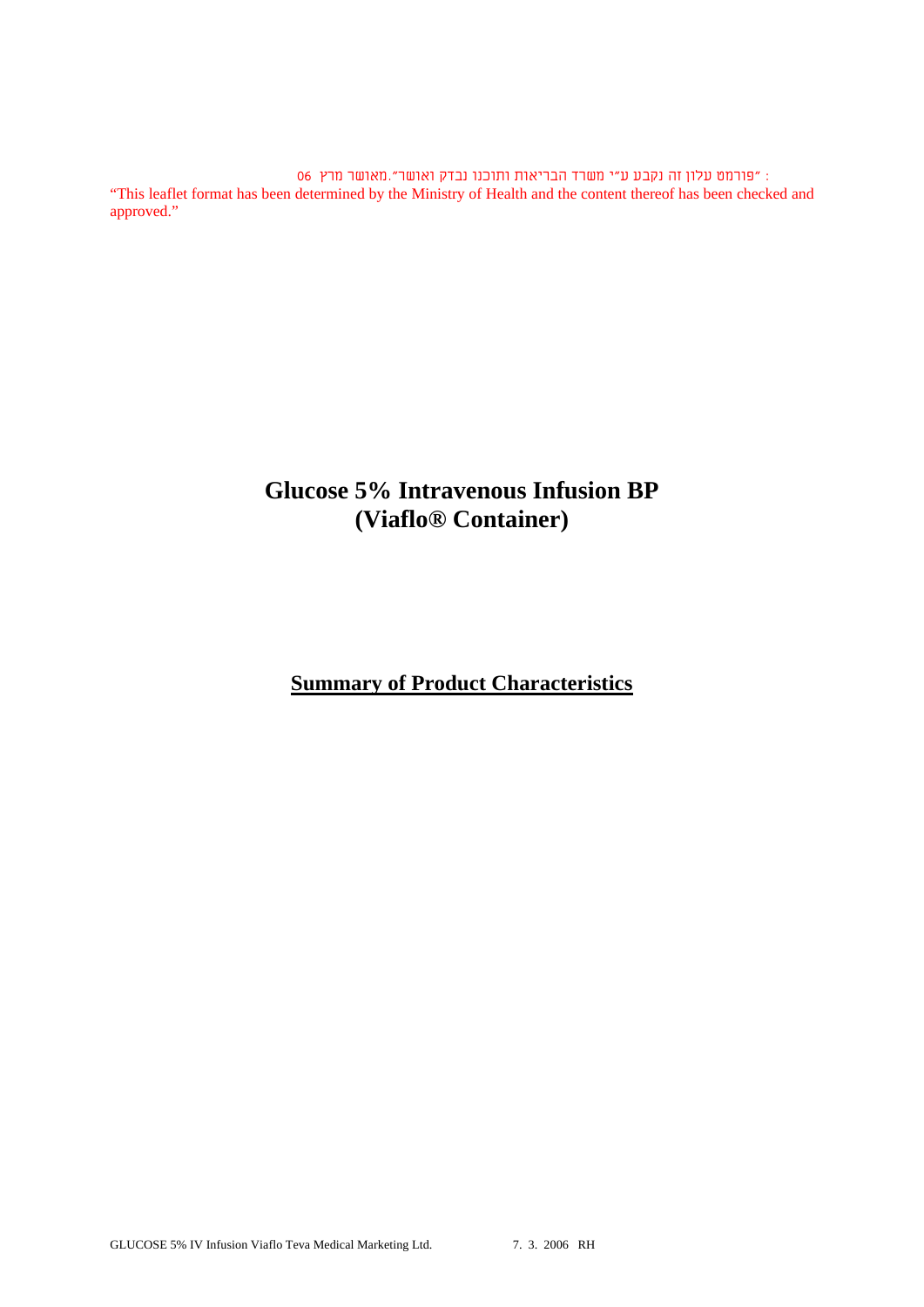## **1. NAME OF THE MEDICINAL PRODUCT**

Glucose 5% Intravenous Infusion BP

## **2. QUALITATIVE AND QUANTITATIVE COMPOSITION**

Glucose (as monohydrate) : 50.0 g/l Each ml contains 50 mg glucose (as monohydrate) Approximately 840 kJ/l (or 200 kcal/l) For excipients : see 6.1

#### **3. PHARMACEUTICAL FORM**

Solution for infusion.

Clear solution, free from visible particles.

## **4. CLINICAL PARTICULARS**

#### **4.1. THERAPEUTIC INDICATIONS**

Glucose 5% Intravenous Infusion is indicated for the treatment of carbohydrate and fluid depletion.

Glucose 5% is also used as a vehicle and diluent for compatible medicinal products for parenteral administration.

#### **4.2. POSOLOGY AND METHOD OF ADMINISTRATION**

Adults, the Elderly and Children :

The concentration and dosage of glucose solution for intravenous use is determined by several factors including the age, weight, and clinical condition of the patient. Serum-glucose concentrations may need to be carefully monitored.

The recommended dosage for treatment of carbohydrate and fluid depletion is:

- for adults : 500 ml to 3 Liters / 24h
- for babies and children :
- $0.10$  kg body weight:  $100$  ml/kg/24 h.  $- 10-20$  kg body weight:  $1000$  ml  $+ 50$  ml /kg over  $10$  kg / 24 h.  $-$  > 20 kg body weight : 1500 ml + 20 ml / kg over 20 kg / 24 h.

The infusion rate depends on the patient's clinical condition.

Infusion rate should not exceed the patient's glucose oxidation capacities in order to avoid hyperglycaemia. Therefore, the maximum dose ranges from  $5mg/kg/min$  for adults to 10-18 mg/kg/min for babies and children depending on the age and the total body mass.

The recommended dosage when used as a vehicle or diluent ranges from 50 to 250 ml per dose of medicinal product to be administered.

When glucose 5% is used as a diluent for injectable preparations of other drugs, the dosage and the infusion rate will be principally dictated by the nature and the dose regimen of the prescribed drug.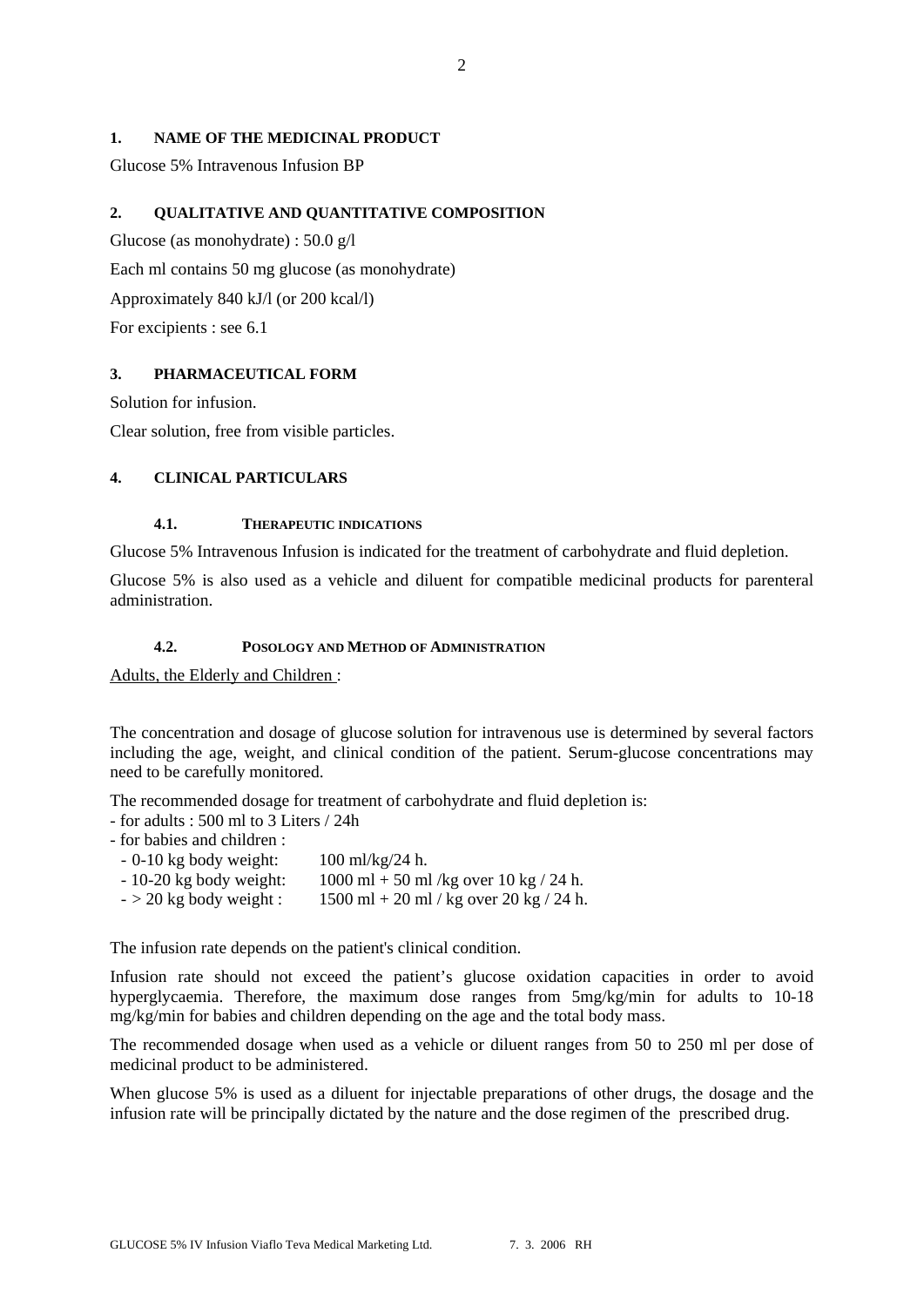## Administration:

The solution is for administration by intravenous infusion (peripheral or central vein).

When the solution is used for dilution and delivery of therapeutic additives for administration by intravenous infusion, the direction for use with additive therapeutic substances will dictate the appropriate volumes for each therapy.

## **4.3. CONTRA-INDICATIONS**

The solution is contraindicated in case of uncompensated diabetes, other known glucose intolerances (such as metabolic stress situations), hyperosmolar coma, hyperglycaemia, hyperlactatemia.

Glucose solution should not be used after acute ischemic strokes as hyperglycemia has been implicated in increasing cerebral ischemic brain damage and impairing recovery.

Infusion of glucose solution is contraindicated in the first 24 hours following head trauma, and blood glucose concentration should be closely monitored during intracranial hypertension episodes.

## **4.4. SPECIAL WARNINGS AND SPECIAL PRECAUTIONS FOR USE**

Glucose 5% intravenous infusion is an isotonic solution.

High volume infusion must be used under specific monitoring in patients with water intoxication, cardiac, pulmonary or severe renal failure and/or with oliguria/anuria.

Administration of Glucose 5% solution may lead to hyperglycaemia.

Special clinical monitoring is required at the beginning of any intravenous infusion. Administration should be carried out under regular and careful surveillance. Clinical and biological parameters, in particular blood-glucose, should be monitored.

If hyperglycaemia occurs, rate of infusion should be adjusted or insulin administered.

If necessary, provide parenteral supplements in potassium.

Glucose tolerance may be impaired in patients with renal failure or diabetes mellitus. If administered to diabetic or patients with renal insufficiency, close monitoring of glucose levels is required, and insulin and/or potassium requirements may be modified.

Use a slow flow rate because of the risk of undesirable osmotic diuresis.

Glucose solution should not be administered simultaneously with, before or after an administration of blood through the same infusion equipment, because hemolysis and clumping can occur.

## **4.5. INTERACTIONS WITH OTHER MEDICAMENTS AND OTHER FORMS OF INTERACTION**

None known.

#### **4.6. PREGNANCY AND LACTATION**

Glucose solutions are commonly employed during pregnancy as hydrating fluids and as vehicles for the administration of other drugs (particularly for oxytocin).

There are no indications for adverse effects on progeny by use of Glucose 5% Intravenous Infusion during pregnancy, labour and lactation.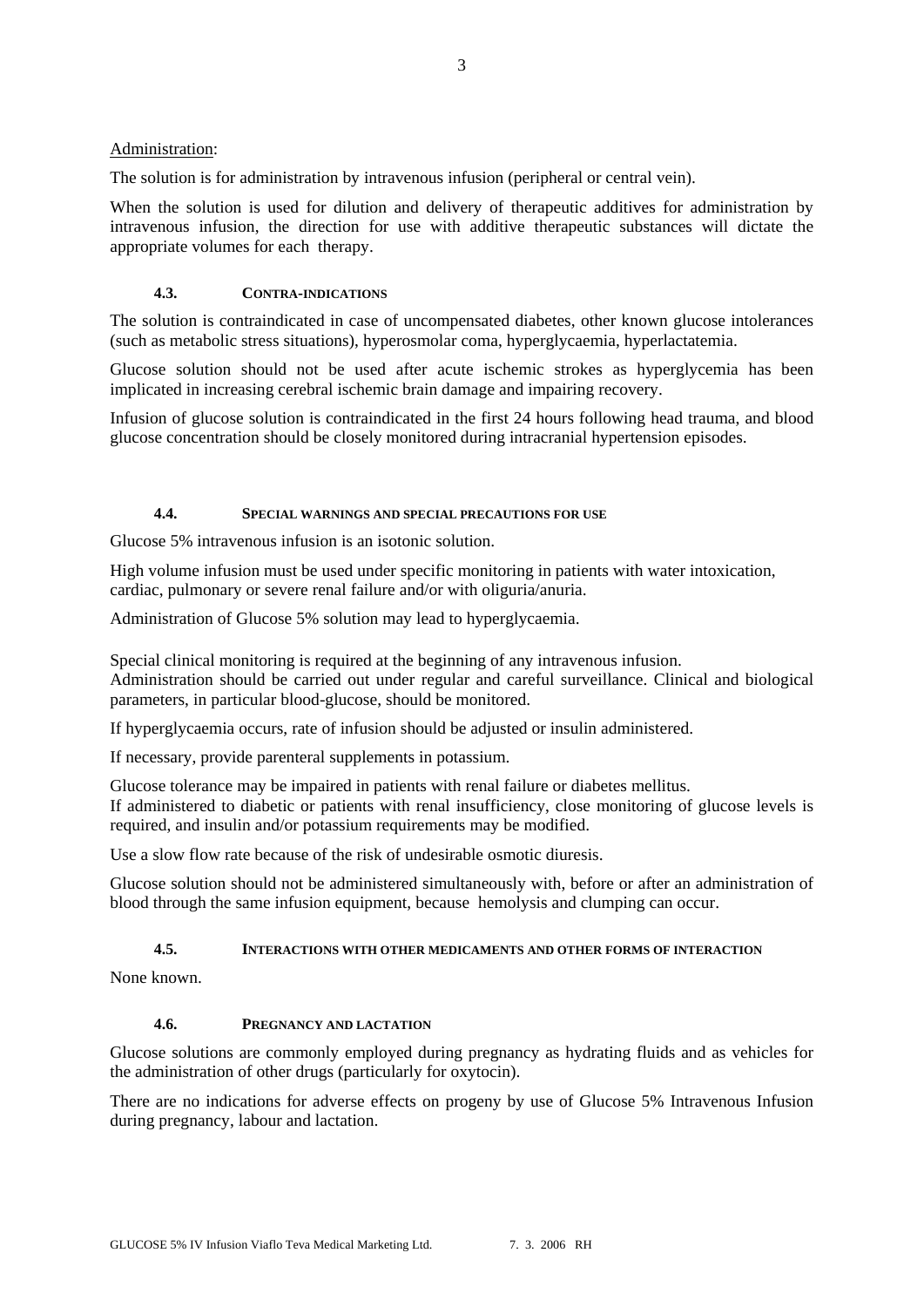## **4.7. EFFECTS ON THE ABILITY TO DRIVE AND USE MACHINES**

None known.

## **4.8. UNDESIRABLE EFFECTS**

Intravenous infusion of glucose 5% can lead to the development of fluid and electrolyte disturbances including hypokalemia, hypomagnesemia, and hypophosphatemia.

Hyperglycemia and dehydration have resulted from inappropriate parenteral use.

Polyuria may also occur.

Adverse reactions may be associated to the technique of administration including febrile response, infection at the site of injection, local pain or reaction, vein irritation, venous thrombosis or phlebitis extending from the site of injection, extravasation, and hypervolemia.

The nature of the additive will determine the likelihood of any other undesirable effects.

Discontinue use should adverse drug reaction occur.

#### **4.9. OVERDOSE**

Prolonged administration or rapid infusion of large volumes of glucose 5% solution may cause hyperosmolarity, dehydration, hyperglycaemia, hyperglycosuria, osmotic diuresis (due to the hyperglycaemia). Prolonged administration or rapid infusion may create a fluid inflation with oedema or water intoxication (with hyponatremia).

The signs and symptoms of over infusion will be related to the nature of the additive being used. In the event of accidental over infusion, treatment should be discontinued and the patient should be observed for the appropriate signs and symptoms related to the drug administered. The relevant symptomatic and supportive measures should be provided as necessary.

## **5. PHARMACOLOGICAL PROPERTIES**

## **5.1. PHARMACODYNAMIC PROPERTIES**

Pharmacotherapeutic group: "Other IV Solution Additives" ATC code: B05XX

The pharmacodynamic properties of this solution are those of glucose, which forms the principal source of energy in cellular metabolism. Glucose is given as a source of carbohydrate in parenteral nutrition. The Glucose 5% solution provides a caloric intake of 200 kcal/l. Furthermore, this glucose solution for infusion allows hydric supplementation without ionic supplementation.

Glucose 5% intravenous infusion is an isotonic solution, with an approximate osmolarity of 278 mOsm/l.

The pharmacodynamics of the additive will depend on the nature of the drug used.

## **5.2. PHARMACOKINETIC PROPERTIES**

Glucose is metabolized via pyruvic or lactic acid to carbon dioxide and water with the release of energy.

The pharmacokinetics of the additive will depend on the nature of the drug used.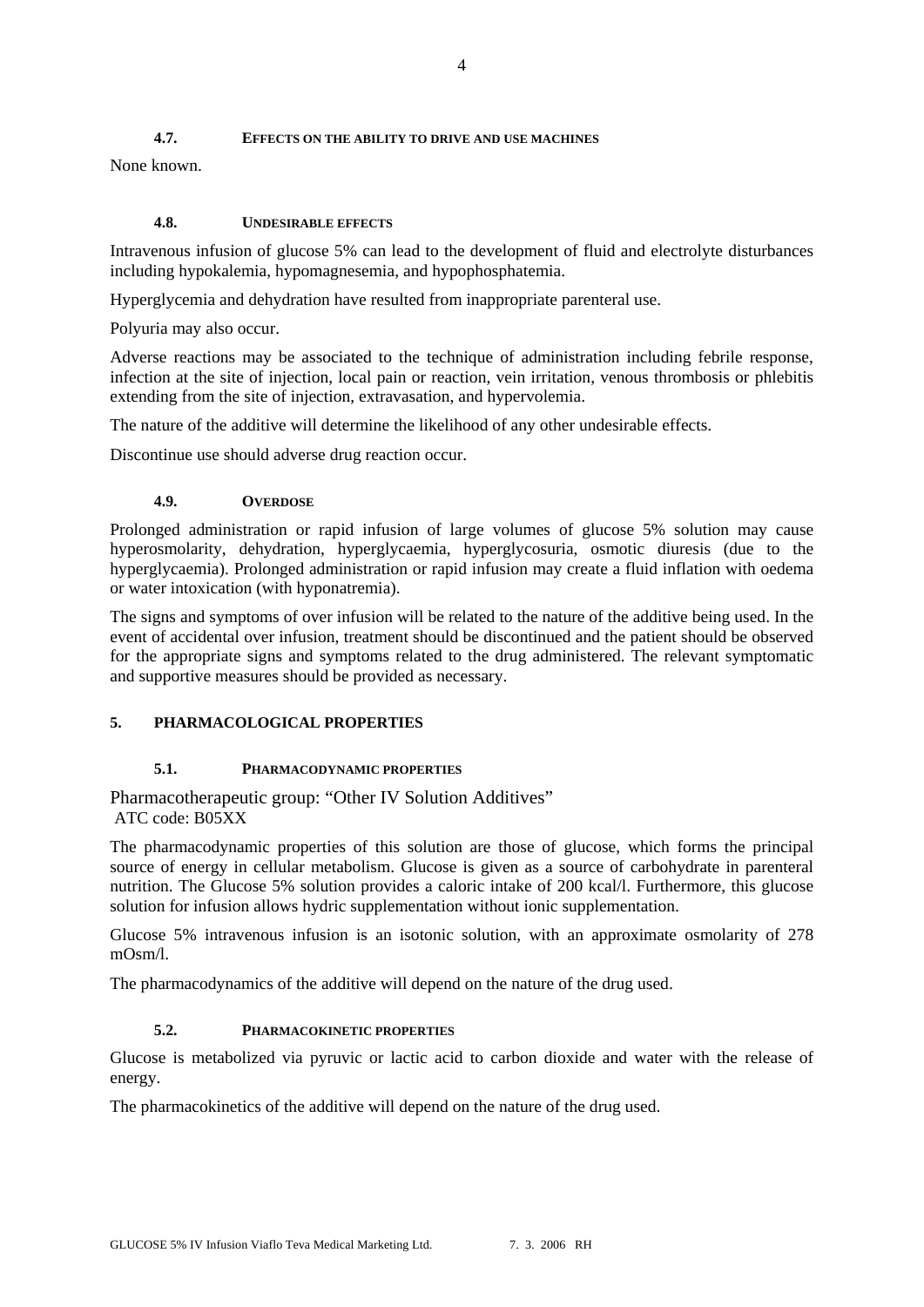#### **5.3. PRECLINICAL SAFETY DATA**

The safety of glucose in animals is not relevant in view of its presence as a normal component in animal and human plasma.

The safety of the additive should be considered separately.

## **6. PHARMACEUTICALS PARTICULARS**

## **6.1. LIST OF EXCIPIENTS**

Water for Injections.

## **6.2. INCOMPATIBILITIES**

As with all parenteral solutions compatibility of the additives with the solution must be assessed before addition.

It is the responsibility of the physician to judge the incompatibility of an additive medication with the Glucose 5% Intravenous Infusion solution by checking for eventual color change and/or eventual precipitate, insoluble complexes or crystals apparition. The Instructions for Use of the medication to be added must be consulted.

Before adding a drug, verify if it is soluble and stable in water at the pH of Glucose 5% Intravenous Infusion.

When a compatible medication is added to the Glucose Intravenous Infusion, the solution must be administered immediately.

Those additives known to be incompatible should not be used.

## **6.3 SHELF LIFE**

Shelf life as packaged: 50 ml bag: 18 months. 100 ml bag: 24 months 150 ml bag: 30 months. 250, 500 and 1000 ml bags: 3 years

In-use shelf life: Additives.

Chemical and physical stability of any additive at the pH of Glucose 5% Intravenous Infusion in the Viaflo container should be established prior to use.

From a microbiological point of view, the diluted product must be used immediately unless dilution has taken place in controlled and validated aseptic conditions. If not used immediately, in-use storage times and conditions are the responsibility of the user.

#### **6.4 SPECIAL PRECAUTIONS FOR STORAGE**

No special precautions for storage.

## **6.5 NATURE AND CONTENTS OF CONTAINERS**

Bag sizes: 50, 100, 150, 250, 500 or 1000mL .

The bags known as Viaflo are composed of polyolefin/polyamide co-extruded plastic (PL-2442).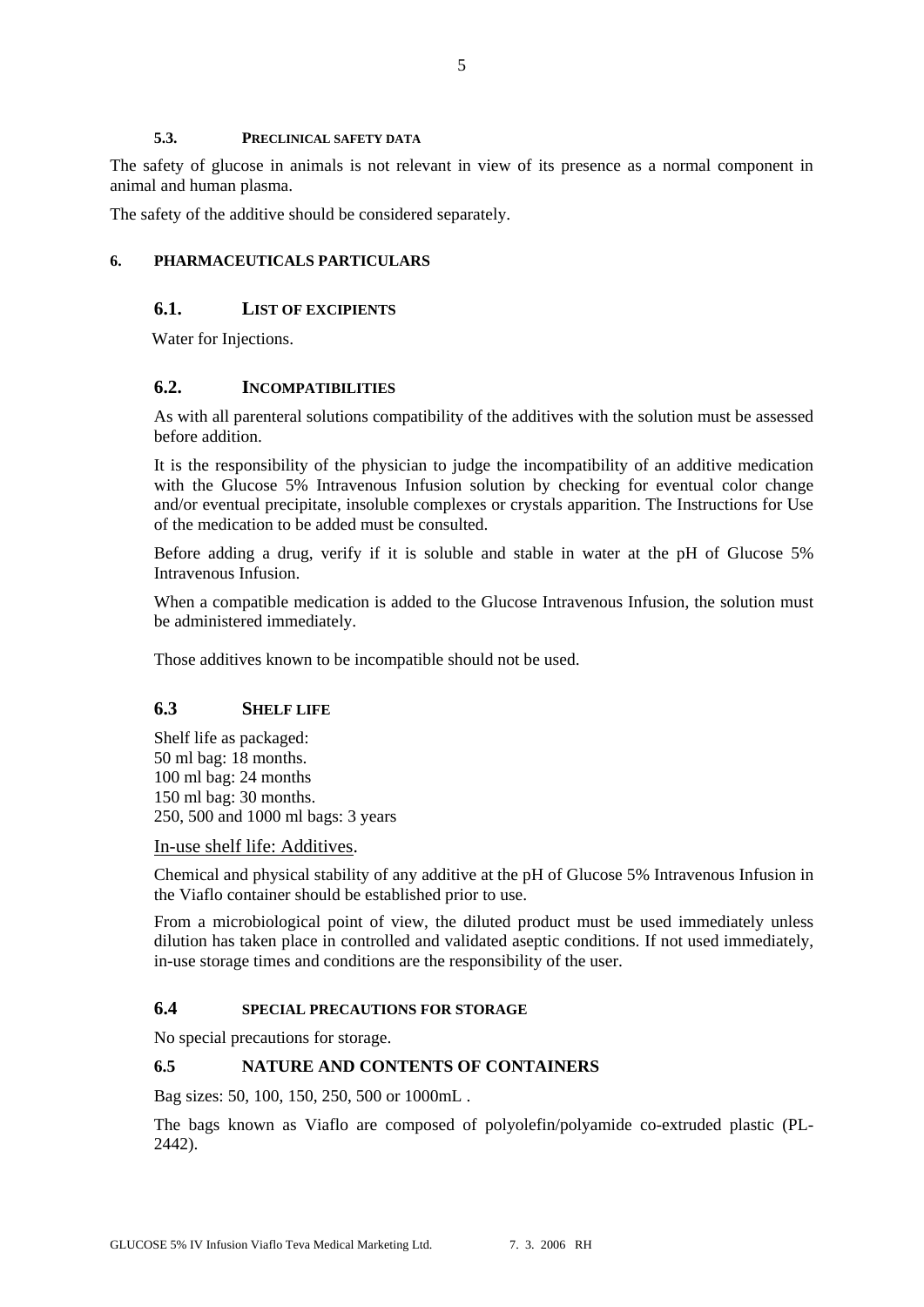The bags are overwrapped with a protective plastic pouch composed of polyamide/polypropylene.

Outer carton contents: 50 bags of 50 ml 50 bags of 100 ml 35 bags of 150 ml 30 bags of 250 ml 20 bags of 500 ml 10 bags of 1000 ml

#### **6.6 INSTRUCTIONS FOR USE/HANDLING**

Use only if the solution is clear, without visible particles and if the container is undamaged. Administer immediately following the insertion of infusion set.

Do not use plastic containers in series connections. Such use could result in air embolism due to residual air being drawn from the primary container before the administration of the fluid from the secondary container is completed.

The solution should be administered with sterile equipment using an aseptic technique. The equipment should be primed with the solution in order to prevent air entering the system.

Additives may be introduced before infusion or during infusion through the injection site

When additive is used, verify isotonicity prior to parenteral administration. Thorough and careful aseptic mixing of any additive is mandatory. Solutions containing additives should be used immediately and not stored.

Adding other medication or using an incorrect administration technique might cause the appearance of fever reactions due to the possible introduction of pyrogens. In case of adverse reaction, infusion must be stopped immediately.

#### **Discard after single use**.

**Discard any unused portion**.

 **Do not reconnect partially used bags.** 

 **Do not remove unit from overwrap until ready for use. The inner bag maintains the sterility of the product.** 

- 1. Opening
	- a. Remove the Viaflo container from the overpouch just before use.
	- b. Check for minute leaks by squeezing inner bag firmly. If leaks are found, discard solution, as sterility may be impaired.
	- c. Check the solution for limpidity and absence of foreign matters. If solution is not clear or contains foreign matters, discard the solution.
- 2. Preparation for administration

Use sterile material for preparation and administration.

- a. Suspend container from eyelet support.
- b. Remove plastic protector from outlet port at bottom of container:
	- grip the small wing on the neck of the port with one hand,
	- grip the large wing on the cap with the other hand and twist,
	- the cap will pop off.
- c. Use an aseptic method to set up the infusion